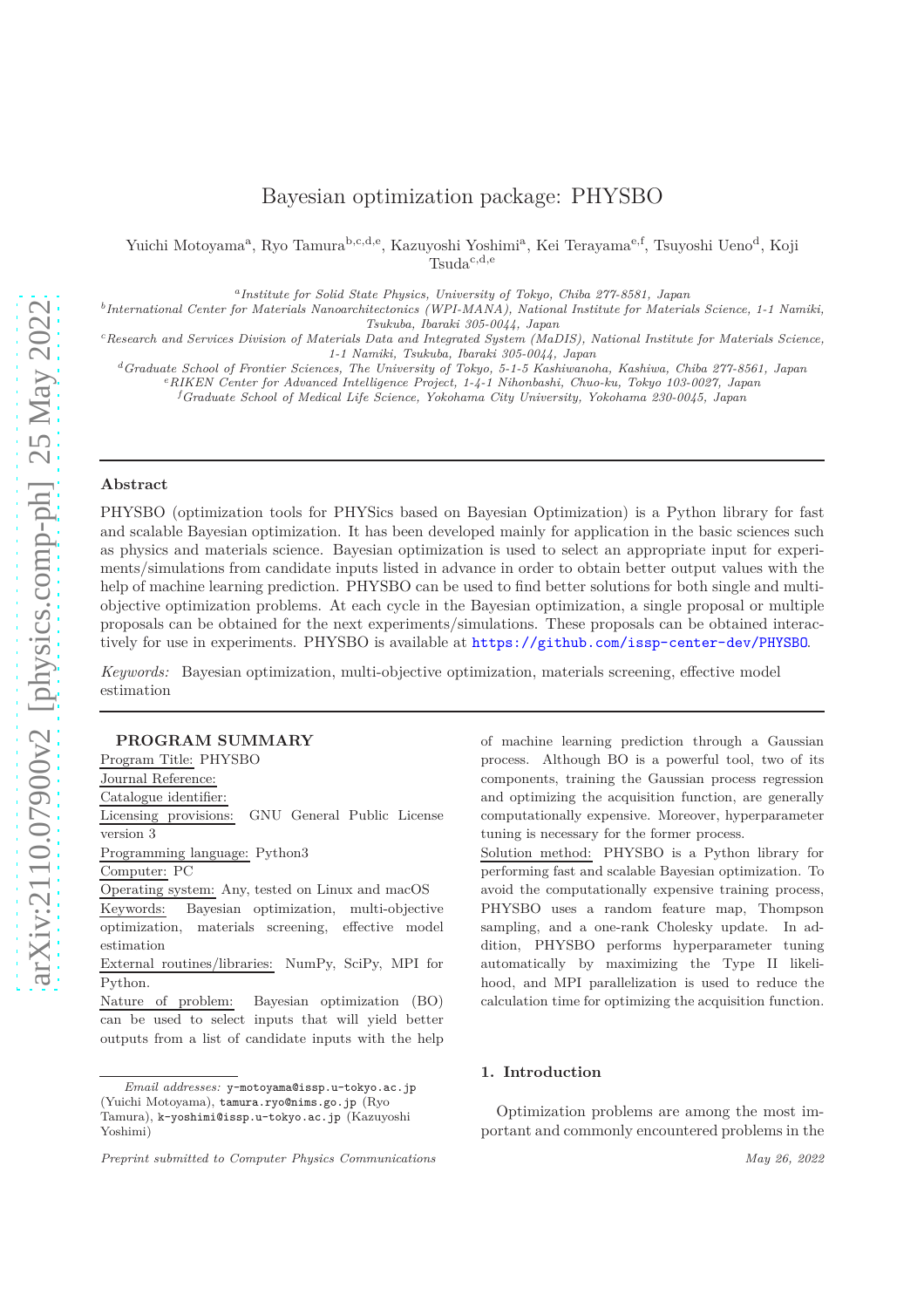

<span id="page-1-0"></span>Figure 1: Flow of Bayesian optimization cycle to find inputs with better output.

basic sciences, such as physics and materials science, in terms of both experiments and simulations. In such problems, appropriate inputs need to be chosen in order to produce better outputs. For example, in material development, the input is the composition of the elements and the process of fabrication, while the outputs are the material properties. Bayesian optimization (BO) can be used to select inputs that will yield better outputs from the candidate inputs listed in advance with the help of machine learning prediction through a Gaussian process (GP) [\[1](#page-9-0)[–3\]](#page-9-1). In the field of physics and materials science, successful results from BO have been reported for a broad range of applications, including thermal conductivity [\[4\]](#page-9-2), Li-ion conductivity [\[5\]](#page-10-0), epitaxial TiN thin film [\[6](#page-10-1)], powder manufacturing [\[7](#page-10-2)], scattering experiments [\[8,](#page-10-3) [9\]](#page-10-4), crystal structure [\[10\]](#page-10-5), fluid dynamics [\[11\]](#page-10-6), and effective model estimation[\[12](#page-10-7)].

In BO, a GP that predicts expected output values and their variances is first trained from alreadyobserved input-output pairs. Next, the trained GP selects the input with the highest probability of obtaining a better output value based on the acquisition function using the expected output and variance. The true output value for the selected input is then obtained by experiment/simulation. BO repeats these processes to identify better inputs (see Fig. [1\)](#page-1-0). Although BO is a powerful tool, two of its elements are generally computationally expensive: training the GP regression and optimizing the acquisition function [\[11\]](#page-10-6). Furthermore, hyperparameter tuning is necessary for the former process, which can be troublesome for users.

PHYSBO (optimization tools for PHYSics based on Bayesian Optimization) is a Python library for fast and scalable Bayesian optimization. PHYSBO is a fork project of another BO package, COMBO (COMmon Bayesian Optimization) library [\[13\]](#page-10-8). In COMBO, to avoid the high computational expense, a random feature map [\[14\]](#page-10-9), Thompson sampling [\[15](#page-10-10)], and one-rank Cholesky update [\[16](#page-10-11)] are used. The hyperparameter tuning is performed automatically by maximizing the Type II likelihood[\[1\]](#page-9-0). COMBO targets discretized inputs. This is because many problems in materials exploration are treated as discretized inputs, and by evaluating the acquisition function of all discretized candidates, the optimization of the acquisition function can be performed rigorously. Additionally, it makes it easier to impose constraints in inputs.

Continuing this trend, PHYSBO also targets discrete data. In addition to these features, PHYSBO has following functions: By using parallelization in optimizing the acquisition function, the time for selecting the next input can be shortened, thus reducing the computational expense of the latter process. PHYSBO is capable of treating both single- and multi-objective optimization problems. In the single objective case, a single target output is set and the input with the best target output is searched for. In the multi-objective case, the optimization deals with multiple targets simultaneously [\[17](#page-10-12)[–19](#page-10-13)]. In these multi-objective problems, multiple Pareto solutions are searched for. Each Pareto solution is an optimal solution obtained by varying the balance of the types of target outputs. In each cycle of BO, a single proposal or multiple proposals are obtained for the next experiments/simulations. For some situations, BO must be performed sequentially based on the output obtained from the experiments for the selected inputs. Importantly, PHYSBO is designed to run interactively so that it can be executed in such situations. The mean value and the variances of the posterior distribution of obtained GP at arbitrary points can be evaluated in PHYSBO.

The remainder of the paper is organized as follows: In Sec. 2, we briefly introduce the BO algorithm. In Sec. 3, the basic use of PHYSBO is explained. Section 3.3 is devoted to describing new functionalities of PHYSBO. In Sec. 4, results of a PHYSBO application are shown. Following a discussion of the scalability of BO in Sec. 4.1, examples of materials screening and effective model estimation are shown in Secs. 4.2 and 4.3. Section 5 provides a brief summary.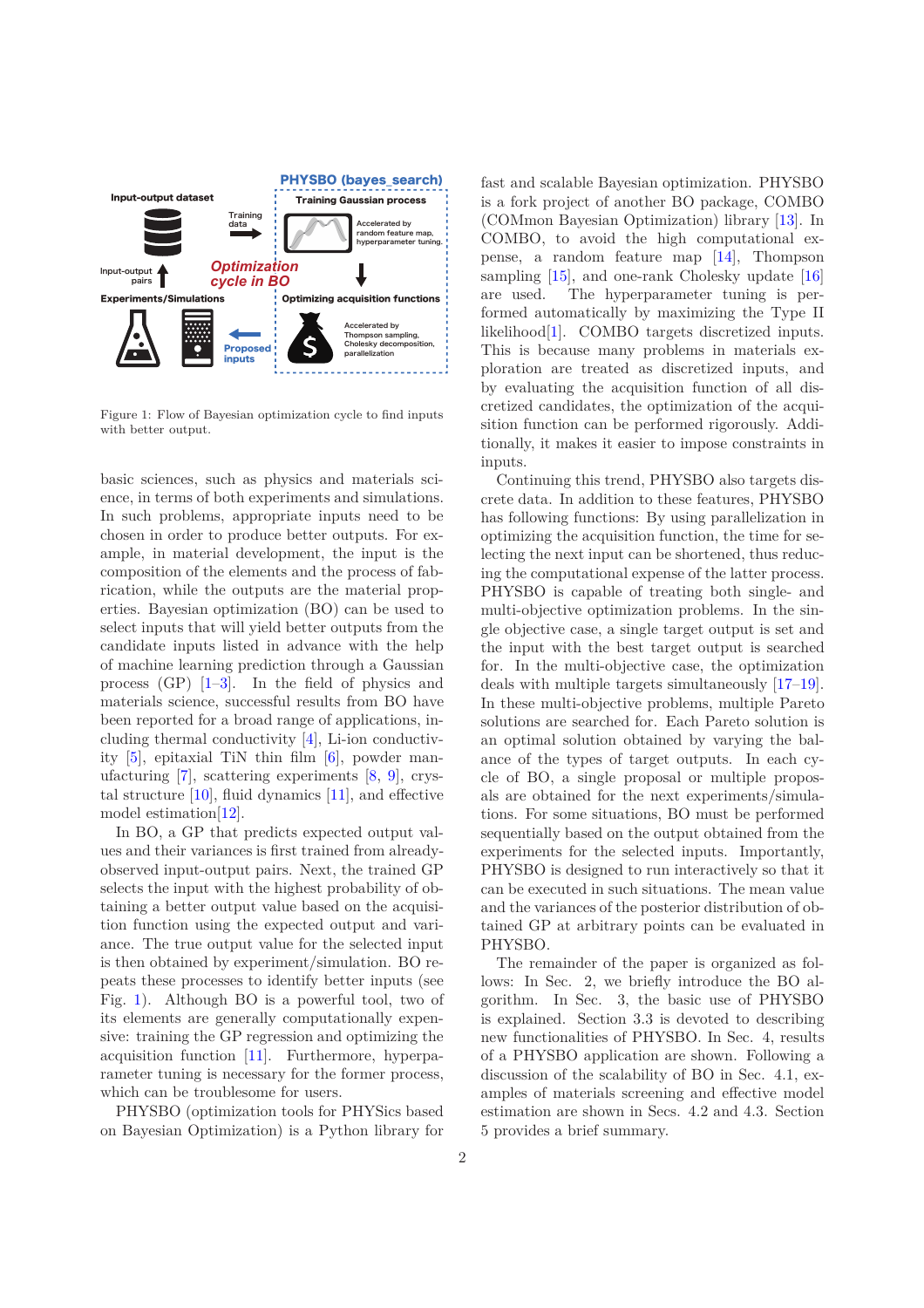## **2. Algorithm**

In PHYSBO, BO is used to effectively select the next input for the experiments/simulations from the set of candidate inputs prepared in advance. The candidate inputs are denoted as  $\{x_i\}_{i=1,\ldots,N}$ , where  $\mathbf{x}_i$  is a *d*-dimensional vector and *N* is the number of candidates. The value of the target output is written as  $y_i$  when  $x_i$  is input. As initial training data, *M* experiments/simulations are performed, and training data  $D = {\mathbf{x}_k, y_k}_{k=1,...,M}$  are prepared. BO selects the next  $M + 1$ -th data value,  $\mathbf{x}_{M+1}$  with the help of machine learning. After evaluating the value of the objective function,  $y_{M+1}$ , the  $M + 1$ -th pair  $(\mathbf{x}_{M+1}, y_{M+1})$  is added to the training dataset. Then, this cycle continues (see Fig. [1\)](#page-1-0).

## *2.1. Acceleration of calculation in Bayesian optimization*

In PHYSBO, a random feature map, Cholesky decomposition, and Thompson sampling are used to accelerate the calculations required for the Bayesian optimization. The details of these methods are described below.

### *Random feature map*

In GP, when training data *D* are given, *y* is generated according to the following Gaussian distribution:

$$
p(y|D) = \mathcal{N}(\mu, \Sigma),\tag{1}
$$

where  $\mu$  is the expected value of  $y =$  $(y_1, y_2, \dots, y_M)^\top$ , i.e.  $\mathbb{E}[\mathbf{y}]$ , and  $\Sigma$  is the covariance matrix, i.e.  $\mathbb{E} \left[ \mathbf{y} \mathbf{y}^{\top} \right]$ . When the Bayesian linear regression model is used, *y* is given as

$$
y(\mathbf{x}) = \mathbf{w}^\top \boldsymbol{\phi}(\mathbf{x}) + \epsilon,\tag{2}
$$

where **w** is the coefficient vector,  $\phi(\mathbf{x})$  is the feature vector of  $x$ , and  $\epsilon$  is noise generated according to  $\mathcal{N}(0, \sigma)$ . Then,  $\mu$  and  $\Sigma$  are given as

$$
\boldsymbol{\mu} = (\boldsymbol{\Phi}\boldsymbol{\Phi}^{\top} + \sigma^2 I)^{-1} \boldsymbol{\Phi} \mathbf{y},\tag{3}
$$

$$
\Sigma = \sigma^2 (\Phi \Phi^\top + \sigma^2 I)^{-1},\tag{4}
$$

where  $\Phi = (\phi(\mathbf{x}_1), \phi(\mathbf{x}_2), \cdots, \phi(\mathbf{x}_M))$  with the number of known data values *M*.

The random feature method allows us to approximate the kernel function with a positive definite symmetric function by probabilistic sampling [\[20](#page-10-14)]. Using this method, we can approximate the Gaussian kernel  $k(\mathbf{x}, \mathbf{x}')$  as

$$
k(\mathbf{x}, \mathbf{x}') = \exp\left[-\frac{1}{2\eta^2} ||\mathbf{x} - \mathbf{x}'||^2\right]
$$

$$
\simeq \phi(\mathbf{x})^\top \phi(\mathbf{x}'), \tag{5}
$$

where  $\phi(\mathbf{x})$  is an  $\ell$ -dimensional feature vector defined as

$$
\boldsymbol{\phi}(\mathbf{x}) = (z_{\boldsymbol{\omega}_1, b_1}(\mathbf{x}/\eta), ..., z_{\boldsymbol{\omega}_\ell, b_\ell}(\mathbf{x}/\eta))^\top. \qquad (6)
$$

Here,  $z_{\boldsymbol{\omega},b}(\mathbf{x}) = \sqrt{2} \cos(\boldsymbol{\omega}^\top \mathbf{x} + b)$  and a *d*dimensional vector  $\pmb{\omega}$  is generated according to the probability  $p(\omega) = (2\pi)^{-d/2} \exp(-\|\omega\|^2/2)$ , and *b* is selected randomly in  $[0, 2\pi)$ . This approximation is strictly valid in the limit of  $\ell \to \infty$ . While random feature maps for some of the other kernels such as the Laplace kernel are known [\[20\]](#page-10-14), only that of the Gaussian kernel is implemented in PHYSBO.

Note that in the GP, there are two hyperparameters,  $\eta$  and  $\sigma$ ; PHYSBO automatically determines these values by maximizing the Type II likelihood [\[1\]](#page-9-0).

### *Cholesky decomposition*

As seen from Eqs. $(3)$  and  $(4)$ , calculation of the inverse matrix is needed to obtain the posterior distribution function. By using the matrix  $A = \Phi \Phi^{\top}/\sigma^2 + I$ , the posterior distributions are expressed as

<span id="page-2-2"></span>
$$
p(y|D) = p(\mathbf{w}|D)
$$
  
=  $\mathcal{N}\left(\boldsymbol{\mu} = \frac{1}{\sigma^2} A^{-1} \Phi \mathbf{y}, \Sigma = A^{-1}\right).$  (7)

Here, we consider the case where  $(\mathbf{x}', y')$  is newly added to the training data in an iteration of BO. With the addition of this data, the matrix *A* is updated as

$$
A' = A + \frac{1}{\sigma^2} \phi(\mathbf{x}') \phi(\mathbf{x}')^\top.
$$
 (8)

<span id="page-2-1"></span><span id="page-2-0"></span>This update can be performed using the Cholesky decomposition  $(A = L^{\top}L)$ , with a reduced  $A^{-1}$ computing cost of  $O(\ell^2)$ . If we were to compute *A*<sup>−1</sup> at every step without this update scheme, the computing cost would be  $O(\ell^3)$ .

#### *Thompson sampling*

Next, by using Thompson sampling [\[21\]](#page-10-15), the computation time for predicting the output value is reduced to  $O(\ell)$ . A coefficient vector  $\mathbf{w}^*$  is sampled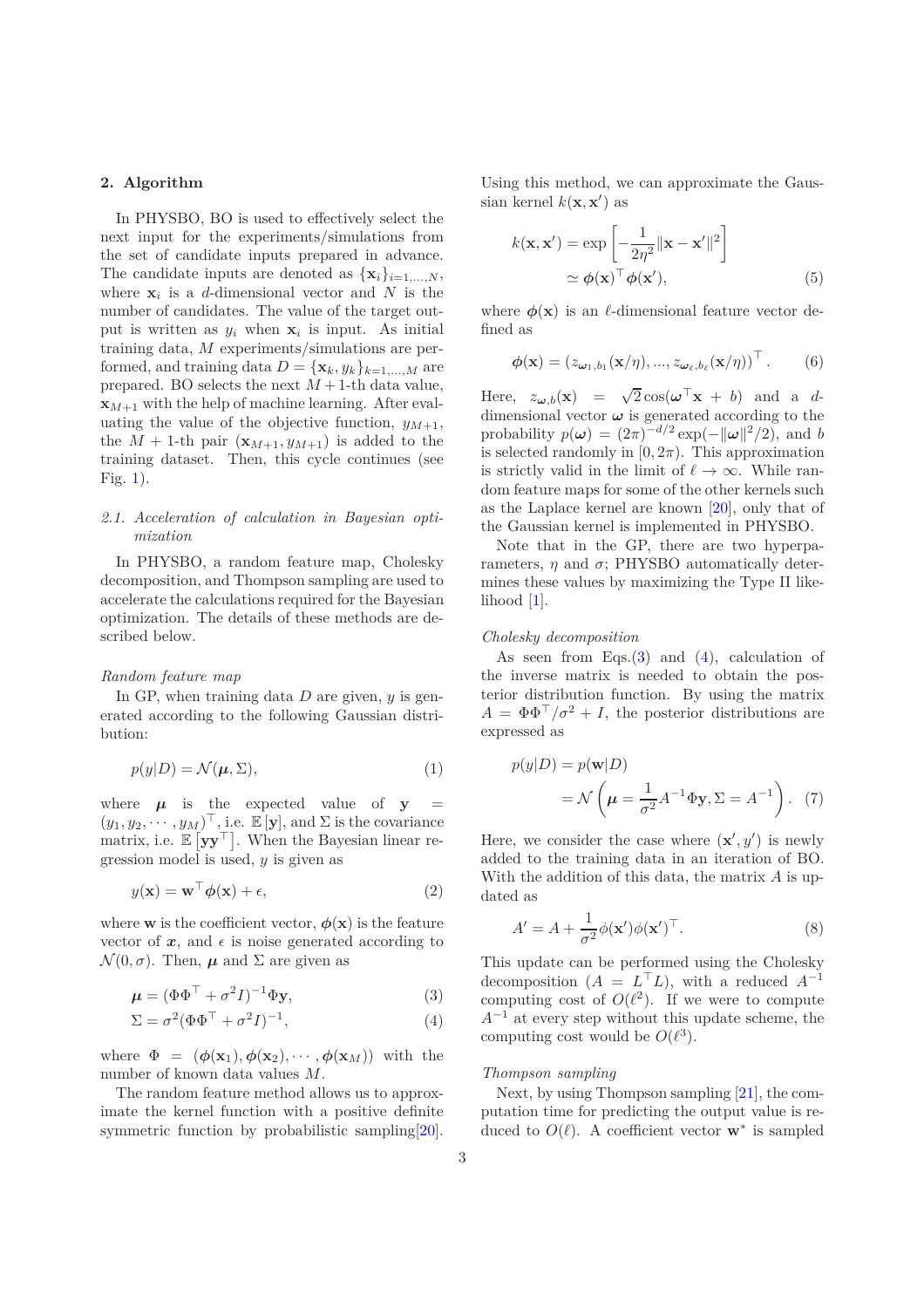according to the posterior probability distribution, Eq. [\(7\)](#page-2-2). The acquisition function to select the next input is given by

$$
TS(\mathbf{x}) = \mathbf{w}^{*T} \boldsymbol{\phi}(\mathbf{x}).
$$
\n(9)

PHYSBO calculates the value TS(**x**) for all the candidate points with unknown value of objective function and then chooses the **x** with the maximum value as the next input. Since  $\phi(\mathbf{x})$  is an *ℓ*-dimensional vector, the acquisition function can be calculated with  $O(\ell)$ .

## *2.2. Other acquisition functions for single objective optimization*

In addition to Thompson sampling, two acquisition functions, the probability of improvement (PI) [\[22](#page-10-16)] and the expected improvement (EI) [\[23](#page-10-17)], can be used in PHYSBO to select the next input. PI represents the probability of exceeding the current maximum value of already calculated  $y, y_{\text{max}} = \max_k y_k$ ; that is,

$$
PI(\mathbf{x}) = \mathbb{P}\left[y(\mathbf{x}) > y_{\text{max}}\right] = F\left(\frac{\mu_c(\mathbf{x}) - y_{\text{max}}}{\sigma_c(\mathbf{x})}\right),\tag{10}
$$

where  $F(\cdot)$  is the cumulative distribution function of  $\mathcal{N}(0,1)$ , and  $\mu_c(\mathbf{x})$  and  $\sigma_c(\mathbf{x})$  are the mean and standard deviation of the posterior distribution given by Eq. [\(7\)](#page-2-2) at **x**, respectively. EI is the expected value of how much *y*max updates when *x* is observed; that is,

$$
\begin{aligned} \text{EI}(\mathbf{x}) &= \mathbb{E}\left[\max(y(\mathbf{x}) - y_{\text{max}}, 0)\right] \\ &= \sigma_c(\mathbf{x})\left[t(\mathbf{x})F(t(\mathbf{x})) + f(t(\mathbf{x}))\right], \end{aligned} \tag{11}
$$

where  $t(\mathbf{x}) = (\mu_c(\mathbf{x}) - y_{\text{max}})/\sigma_c(\mathbf{x})$  and  $f(\cdot)$  is the probability density of  $\mathcal{N}(0,1)$ .

If a random feature map is used in BO, the GP training time can be reduced even when EI and PI are used. On the other hand, when EI and PI are used, the computing time to select the next input is  $O(\ell^2)$ , since in this case, the standard deviation must be evaluated. The advantage of TS is that the computational cost is lower for selecting next candidates, *O*(*ℓ*).

## *2.3. Thompson sampling and acquisition functions for multi-objective optimization*

In multi-objective optimizations, multiple objectives (i.e., multiple output values) are dealt with simultaneously. The search is for Pareto solutions, at which no improvement in any objective value can be found without degrading the others. If there is a trade-off between objectives, multiple Pareto solutions exist. In PHYSBO, for multi-objective optimization, Thompson sampling and two acquisition functions are available.

In common, the surrogate model by the Gaussian process is trained for each target. In Thompson sampling, for each surrogate model, the sampling is performed from the posterior distribution given by Eq. [\(7\)](#page-2-2) [\[24\]](#page-10-18). The predicted values of the objective function are then evaluated by the surrogate models. Using these values, the inputs that are expected to be the Pareto solutions are searched for. Basically, multiple inputs are obtained; one input is then randomly selected for the next experiments/simulations.

In PHYSBO, HVPI (hypervolume-based probability of improvement) and EHVI (expected hypervolume improvement) are implemented as acquisition functions for multi-objective optimization. The former is based on the improvement probability of a non-dominated region in a multi-dimensional objective function space. The latter is based on the expected improvement of the non-dominated region. A detailed definition is provided in Ref. [\[25](#page-10-19)]. In the PHYSBO package, a maximum of three objective variables is recommended due to the computing time of acquisition functions. Note that, even if three objective cases, EHVI takes a lot of time compared with TS and HVPI.

#### <span id="page-3-0"></span>*2.4. Multiple proposals by Bayesian optimization*

In materials exploration, it is a common case that evaluation of the objective function is costly, but at the same time, it is often possible to perform high-throughput batch experiments or simulations in parallel for several inputs. Therefore, in the optimization cycle, multiple proposals are sometimes desired. In PHYSBO, multiple inputs can be suggested based on a strategy for roll-out [\[26](#page-10-20)]. The implemented algorithms are as follows: (1) Construct a surrogate model from the present known training data *D* by GP. (2) Select one input based on the acquisition functions. (3) Add the selected input to the training data by considering its output value as the value predicted by the surrogate model. (4) Return to (1) and retrain the surrogate model to select the next input. Repeating this process produces multiple proposals.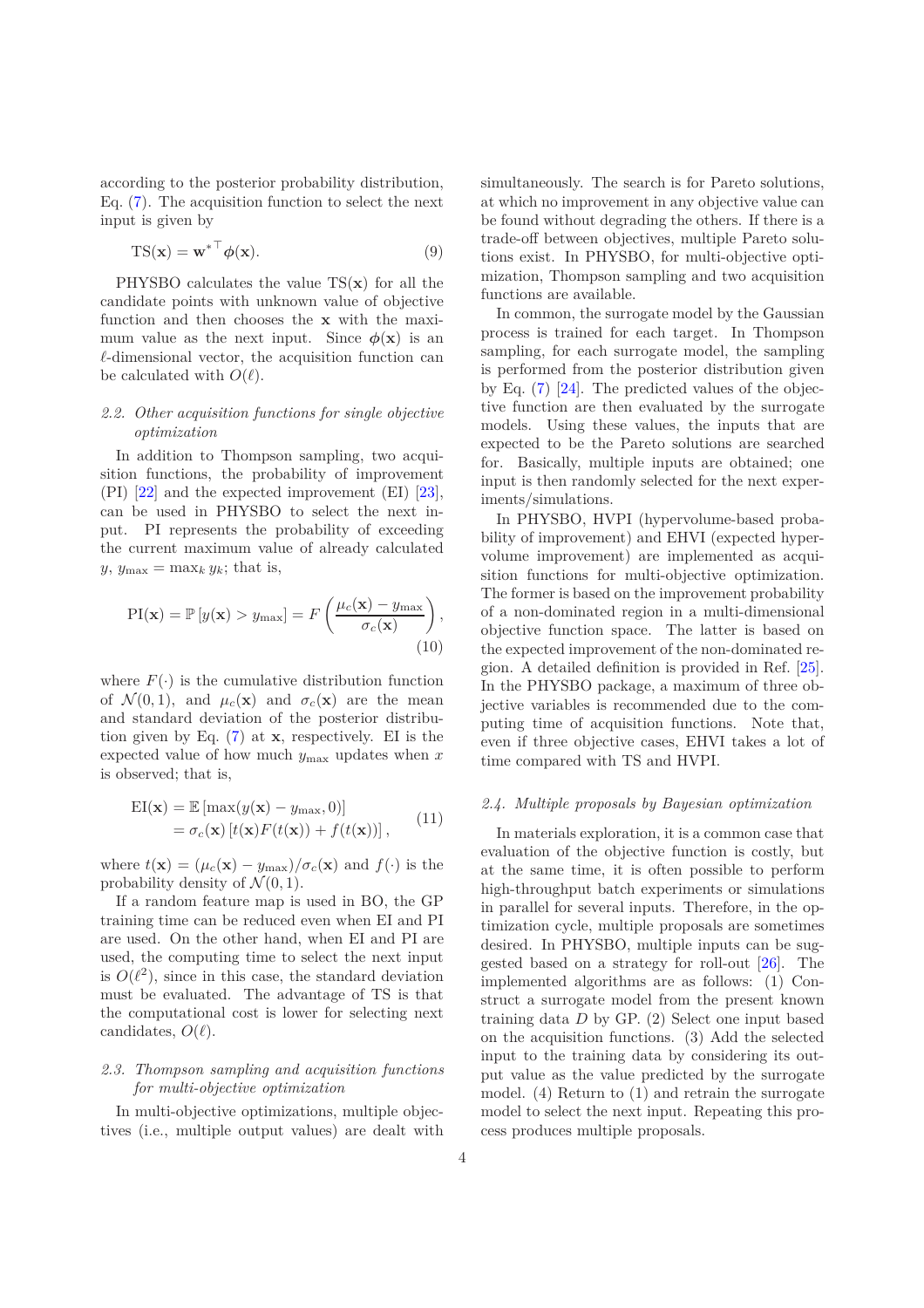## **3. Usage**

## *3.1. Install*

PHYSBO is written in Python3 (3.6 or higher required). Installing PHYSBO requires Cython, which is installed by

## \$ python3 -m pip install Cython

Because PHYSBO is registered in PyPI, a public repository of Python software, users can download and install PHYSBO simply by the following command:

## \$ python3 -m pip install physbo

This will automatically install the dependencies NumPy and Scipy. When users wish to employ MPI parallelization, the mpi4py package is required.

## *3.2. Basic usage*

A small example program (Program [1\)](#page-4-0) for maximizing  $f(x) = -||x||_2^2$  subject to  $x \in [-2, 2]^2$  can be used to illustrate how PHYSBO is implemented.

Program 1: Small example of PHYSBO

```
1 from itertools import product
 2 import numpy as np
      3 import physbo
 5 xs = np.linspace (-2.0, 2.0, num=21)<br>6 X = np.array ([x for x in product (xs
      6 X = np.array ([x for x in product (xs , repeat =2)])
 8 def simulator(actions: np.ndarray) -> np.ndarray:<br>9 return -np.sum(X[actions. : 1**2. axis=1)
           9 return -np. sum(X[actions , :]**2 , axis =1)
11 policy = physbo . search .discrete .policy (X)
      policy.random_search(max_num_probes=10,
14 simulator=simulator)
16 policy.bayes_search(<br>17 max_num_probes=2
           max_num_probes=20,
18 num_search_each_probe=1,
\begin{array}{c|c} 19 & \text{num\_rand\_basis} = 500, \\ 20 & \text{interval} = 5. \end{array}20 interval=5,<br>21 simulator=s
21 simulator=simulator,<br>22 score="TS"
           \verb|score|= "TS"\texttt{best\_fixs}, best_actions = \
26 policy . history .export_sequence_best_fx()
27 best\_fx = best\_fixs [-1]28 \text{best}_X = \text{X}[\text{best}_\text{actions}[-1], :]<br>29 \text{print}(f' \text{best}_X; \text{if best}_X; \text{list}]29 print (f"best_fx :␣{best_fx }␣at␣{best_X }")
```
## *3.2.1. Preparing candidates*

In applying PHYSBO, a set of all candidate inputs must be prepared in advance in the form of a  $N \times d$  matrix, where *N* is the number of candidates and *d* is the dimension of the parameters of input vector **x**. Here, lines 5 and 6 create a  $401 \times 2$  matrix X. The index of candidates (the first axis of X) is referred to as "action".

#### *3.2.2. Defining objective function*

"Simulator" is a function<sup>[1](#page-4-1)</sup> changing an array of actions to an array of the corresponding output values of the objective function,  $f([i, j, \dots]) =$  $[y_i, y_j, \ldots]$ . Lines 8 and 9 define a simulator representing  $f(x) = -||x||_2^2$ . It should be noted that PHYSBO solves a *maximization* problem; if the user wishes to solve a minimization problem, they should change the sign of the objective function.

#### *3.2.3. Optimizing*

physbo.search.discrete.policy is a class of single objective BO. The constructor takes an array as the set of candidates (line 11). The random search method chooses max num probes actions randomly and evaluates the simulator. The chosen actions and the corresponding output values are automatically stored in policy as the training dataset.

The bayes search method (line 16–23) performs the BO for max num probes steps. num search each probe indicates the number of actions proposed in one probe (step) (see sec. [2.4](#page-3-0) and [4.2.3\)](#page-7-0). num rand basis is the basis number (dimension) of the random feature map, *ℓ*. If num\_rand\_basis is zero, the random feature map will not be used. interval specifies how often the hyperparameters will be tuned. If interval is positive, the hyperparameters are optimized both at the beginning and after each interval step; if it is zero, the hyperparameters are modified only at the beginning; otherwise, the hyperparameter-tuning process does not run. score indicates the type of acquisition function ("TS", "PI", "EI"). As in the random search, policy stores the pairs of proposed actions and corresponding output values and adds them to the training dataset.

#### *3.2.4. Showing results*

policy.history stores the history of the search process. The export sequence best fx method of policy.history returns two lists with the length of the number of probes: the first is the history of the best target values; the second is the history of the best action. Thus, the final elements represent the best result of the entire calculation (lines 25– 29).

4

<span id="page-4-1"></span><sup>1</sup>Strictly speaking, a simulator is a callable object, and hence an instance of a class with the **call** method can also be a simulator.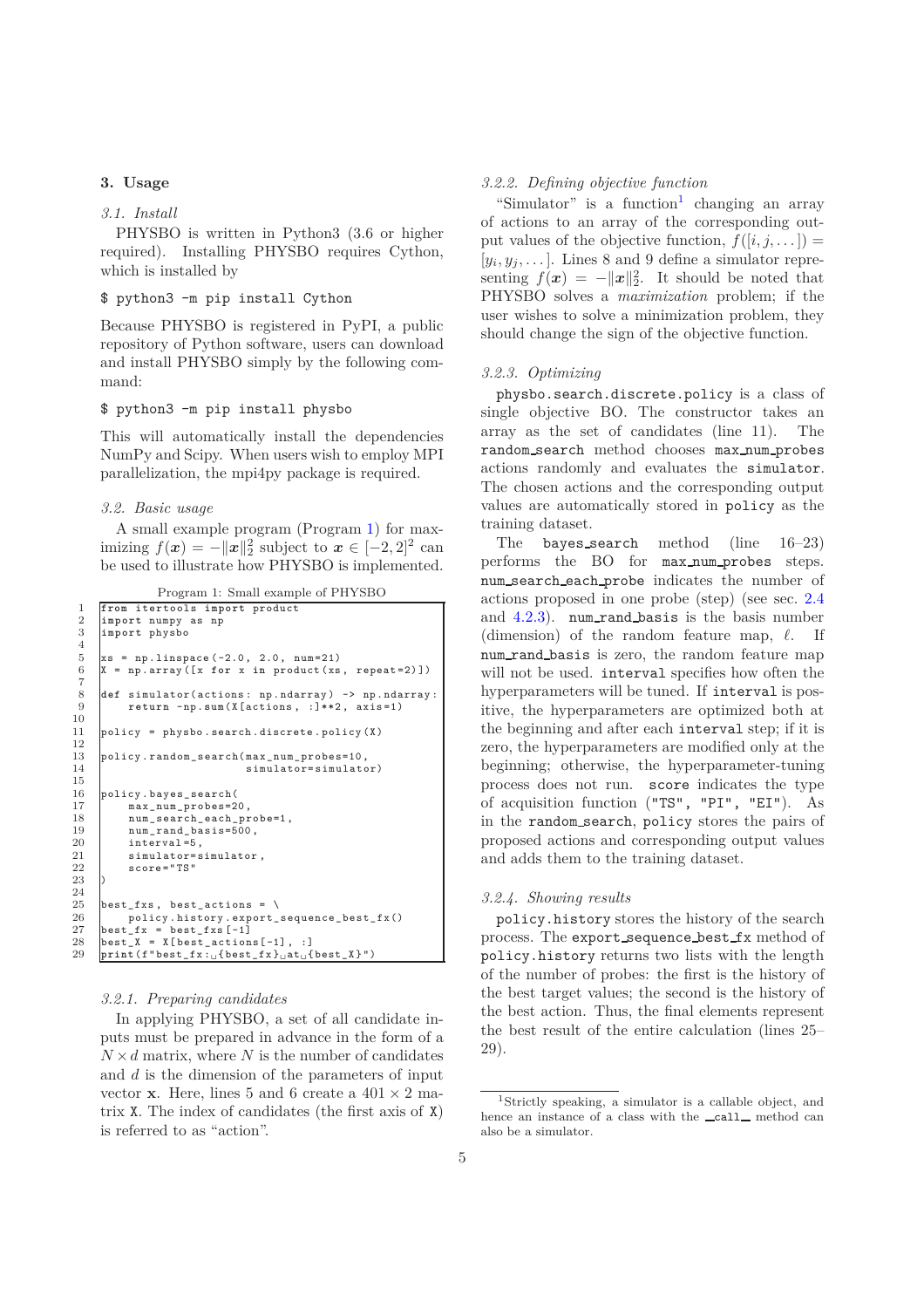#### *3.3. Advanced usage*

In the following subsections, we briefly describe advanced functionalities, which are newly added in PHYSBO.

#### *3.3.1. Interactive optimization*

Evaluation of the output can sometimes take a very long time when the next input is proposed. For example, to study the composition dependence of some property of chemical compounds, researchers would need to synthesize substances and measure the property. For such a case, PHYSBO has an "interactive" mode. Invoked without the simulator argument, the random search and bayes search methods simply return an action as a proposal without evaluating the objective function. By using the proposal, users can evaluate the output externally, outside PHYSBO. Once the value of the objective function is determined, the action and output value pair can be added to the policy instance via the write method.

#### *3.3.2. Multi-objective*

As noted, PHYSBO can deal with multi-objective optimization problems. Here, users can use the physbo.search.discrete multi.policy class rather than discrete.policy. Use of the former is similar to that of the latter. The main difference is that a simulator must return  $N_{\text{actions}} \times N_{\text{objective}}$ matrix rather than *N*actions vector, where *N*actions and *N*objective are the number of proposals at each step and the number of objective functions, respectively. "TS", "HVPI", and "EHVI" are available for score.

#### *3.3.3. MPI parallelization*

For the proposal of the next action, PHYSBO evaluates the value of the acquisition function for all the remaining candidate points and then finds the point with the maximum value. In order to speed up this procedure, PHYSBO adopts MPI parallelization via mpi4py  $[27-30]$  (for details, see section [4.1\)](#page-5-0). Users can pass an MPI communicator to the constructor of the policy class to activate MPI parallelization as

#### policy(X, comm=MPI.COMM\_WORLD)

#### *3.3.4. Use as Gaussian process*

After trained of the Guassian process, users can evaluate the mean value and the variance of the posterior distribution at arbitrary point,  $\mu_c(\mathbf{x})$  and  $\sigma_c^2(\mathbf{x})$  as follows:



<span id="page-5-1"></span>Figure 2: (a) Training time as a function of the number of initial data values, which relates to the number of training data values for different scores. Results when the random feature map is used ( $num\_rand_basis = 500$  and  $5000$ ) are compared to the results when the random feature map is not used ( $num\_rand_basis = 0$ ). The time needed for hyperparameter tuning to be applied twice is included in the training time. (b) Selection time as a function of the number of candidate data values for different scores. Results using the number of cores are compared. The time needed for hyperparameter tuning to be applied twice is included in the selection time. Computing time is measured using CPU: 2.3GHz Quad Core i7.

#### policy.get\_post\_fmean(X) policy.get\_post\_fcov(X)

By using  $\mu_c(\mathbf{x})$  and  $\sigma_c^2(\mathbf{x})$ , users can define other acquisition function such as the upper confidence bound (UCB)  $[31]$ ,

$$
UCB(\mathbf{x}) = \mu_c(\mathbf{x}) + \kappa \sigma_c(\mathbf{x}), \qquad (12)
$$

where  $\kappa > 0$  is another hyperparameter.

#### <span id="page-5-0"></span>**4. Applications**

#### *4.1. Investigations of scalability*

The scalability of PHYSBO with respect to the computation time for training and for selecting the next inputs (hereafter referred to as training time and selection time) can be readily demonstrated. Here, the input is a one-dimensional parameter; the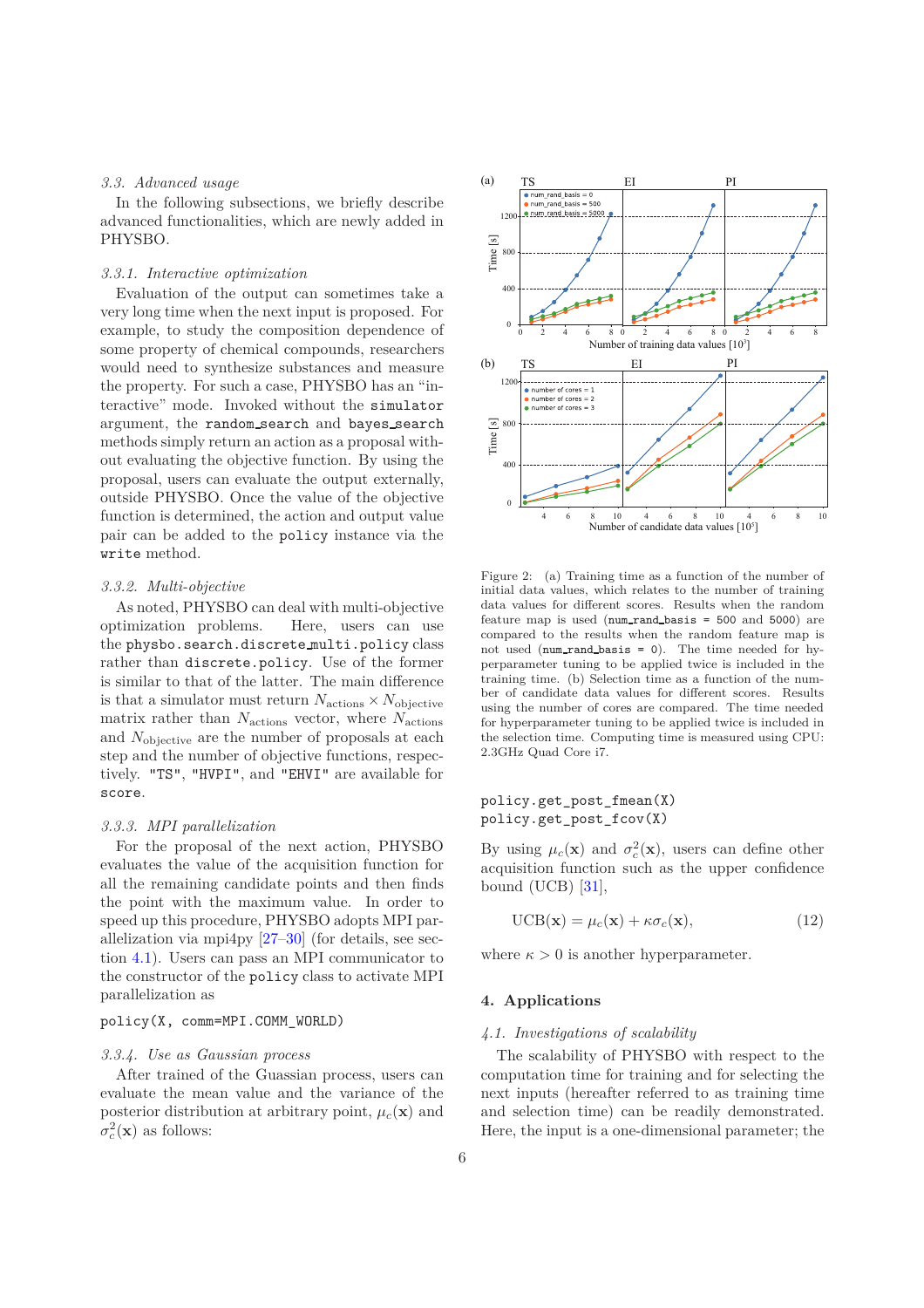output is a randomly generated real value between 0 and 1.

We first consider the training time with respect to the size of the training data set. We set the initial number of data values to *N*<sup>i</sup> and the number of candidate input values to  $N_i + 1000$ . We then measure the time to select 200 of the 1000 remaining candidates by PHYSBO (i.e. max\_num\_probes = 200). The frequency of hyperparameter tuning is set to interval = 100, and single proposal is adopted. Figure [2](#page-5-1) (a) plots training time against the initial data values  $N_i$  for score = "TS", "EI", and "PI". Also shown is the training time according to the basis number (dimension) of the random feature map,  $\ell = 500$  and 5000, (num rand basis = 500, 5000) and the time taken without a random feature map  $(num\_rand\_basis = 0)$ . Irrespective of which score is used, training time is clearly reduced by using the random feature map<sup>[2](#page-6-0)</sup>. It is also apparent that when a random feature map is used, the training time increases almost linearly with the number of training data values. It should be noted that because the random feature map approximates the kernel matrix by using random sampling, it works regardless of the number of features *ℓ* and the size of the training data *N*. However, when  $\ell > N$ , the overfitting may occur.

The efficiency of parallelization is also of interest. In order to propose the next input, we need to evaluate the acquisition function for all the notyet visited candidates. When one wants to treat the huge candidate space, i.e., wants to enlarge parameter space or to increase the resolution, more time is obviously needed to evaluate all the values of the acquisition function. In response, parallelization provides an effective way to achieve faster BO. PHYSBO adopts the MPI for parallelization using mpi4py  $[27-30]$ , and each MPI process evaluates the acquisition function for the corresponding part of the entire space. Here, the initial number of data values is set to  $N_i = 1,000$ , and the time to select 200 values is measured in cases where the number of candidates is set to 250,000, 500,000, 750,000, and 1,000,000, respectively. The basis number in the random feature map is set to num\_rand\_basis = 500, and the frequency of hyperparameter tuning is set to interval = 100. Figure  $2$  (b) plots selection time as a function of the number of candi-



<span id="page-6-1"></span>Figure 3: (a) Best electronic dielectric constant values  $(\varepsilon_{\text{el}})$ during the optimization as a function of the number of cycles by PHYSBO with score = "TS", "EI", and "PI". The results are compared with random sampling (Random). Ten independent runs are performed; the mean and standard deviation are plotted as lines and shaded areas, respectively. (b) Optimization results as a function of the basis number of the random feature map. The results are compared with those produced without using a random feature map  $(num\_rand\_basis = 0)$ . TS is used to score.

dates using different cores. As the number of cores is increased, the selection time decreases, indicating that parallelization is effective for acquisition function optimization. Furthermore, selection time increases almost linearly with the number of candidates. Note that the selection time using TS is much lower than that using EI and PI. Thus, by using TS and multiple cores in a PC, the number of candidates can be increased and large-scale problems become manageable.

## *4.2. Materials screening*

The example below shows an application of the BO in PHYSBO to find a material with the desired physical properties of semiconductors.

<span id="page-6-0"></span> $2$ The training time for TS is smaller than PI/EI, but this is because these include the selection time, which of TS is smaller than which of PI/EI.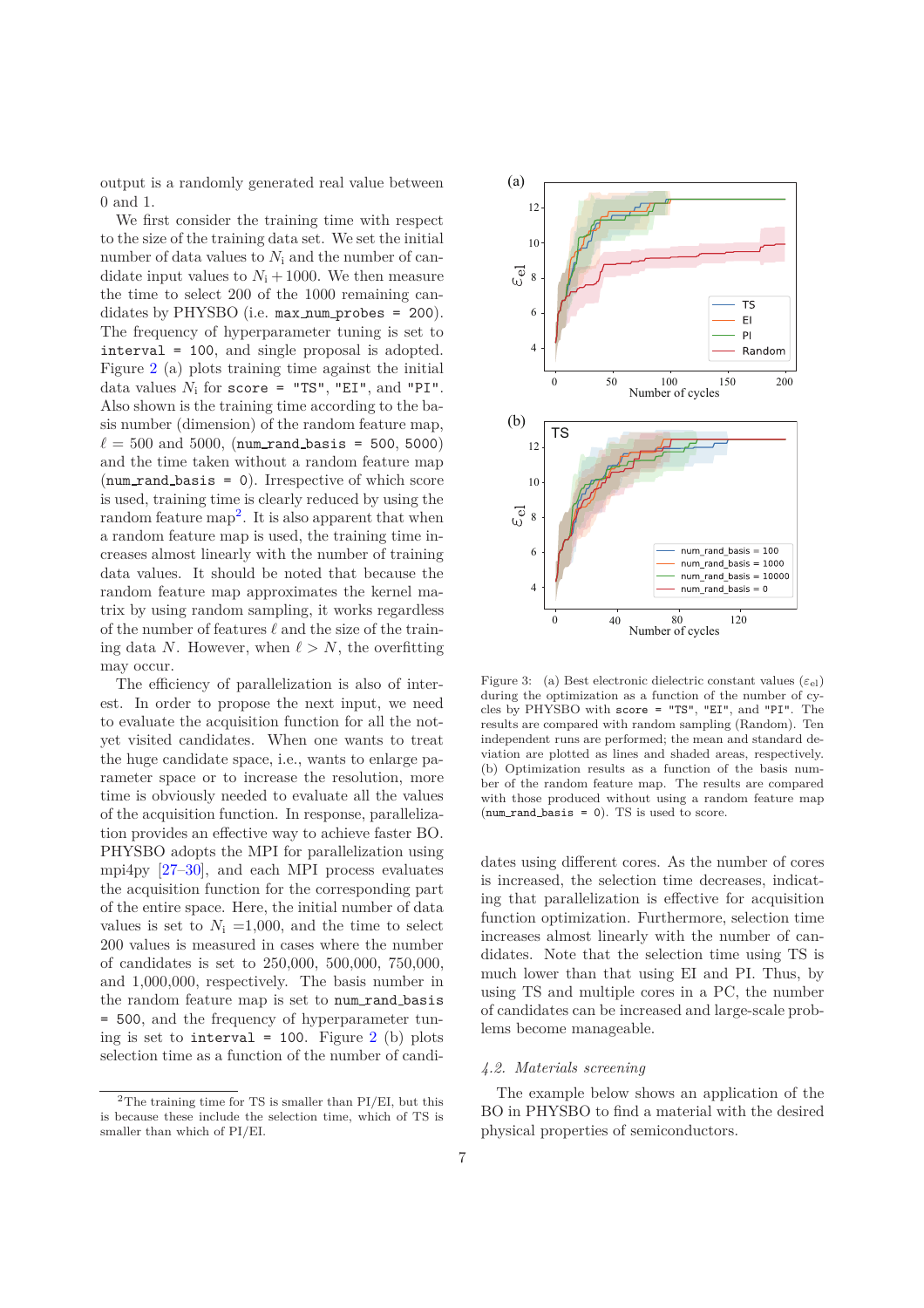

<span id="page-7-2"></span>Figure 4: (a) Best electronic dielectric constant values  $(\varepsilon_{el})$ during the optimization as a function of the number of cycles when the number of proposals in each step is different. Here, the optimization results with  $num\_search\_each\_probe = 1, 2$ , 5, and 10 are given. TS is used, and 10 independent runs are performed; the mean and standard deviation are plotted. Increasing the number of proposals in each step produces better  $\varepsilon_{el}$  results with a small number of cycles. (b) Best  $\varepsilon_{el}$ as a function of the number of total experiments. In terms of total experiments, the best case is using one proposal in each cycle; that is, the best case is when parallel experiments are not used.

#### *4.2.1. Materials data*

The electronic dielectric constant  $(\varepsilon_{el})$  and bandgap obtained by first-principles calculations for some semiconductors are used to demonstrate. These data are from Ref. [\[32](#page-10-24)]; the number of materials is 1,277. Compositional descriptors generated by magpie [\[33\]](#page-11-0) are used as the candidate inputs. The descriptors generated magpie package are one of the commonly used to predict materials properties in inorganic materials. These descriptors are based on information only from the periodic table, such as atomic number, atomic weight, etc. Although there are 132 magpie descriptors in all, some descriptors do not depend on the the data. Thus, in this demonstration, only 108 of the descriptors are used as input.

## <span id="page-7-1"></span>*4.2.2. Single proposal for single-objective optimization problem*

We can use a single-objective optimization problem—in this case, an optimization to obtain better materials with a higher dielectric constant to demonstrate the efficiency of BO in PHYSBO. Here, we consider the case in which a single input is proposed in each cycle. For the initial data, 10 randomly sampled data values are prepared, and 10 independent runs with different initial data are performed. Figure [3](#page-6-1) (a) shows the average of the best  $\varepsilon_{el}$  during the optimization as a function of the number of cycles using the various scores (random, TS, EI, and PI). Here, 'random' represents random sampling, wherein the next input is randomly selected from the input candidates in each step. As indicated, using BO enables us to identify materials with a higher  $\varepsilon_{el}$  than when random sampling was used, even with a small number of cycles. Additionally, in this problem, all the EI, PI, and TS methods have almost the same efficiency in terms of the number of cycles. As already seen in Fig. [2](#page-5-1) (b), the TS method with the random feature map can propose the next input much faster than the EI and PI methods, and therefore the wall-clock time to perform the BO is smaller when one uses the TS method than the EI and PI.

Next, we can consider the effect of the basis number of the random feature map on optimization performance. Figure [3](#page-6-1) (b) shows the optimization results from BO using a random feature map  $\ell$  with different basis numbers (num rand basis  $=$ 100, 1000, and 10000), together with the results from BO without the use of random feature map (num rand basis  $= 0$ ). Here, TS is used to select the next input. As shown, when num rand basis is 100, the optimization performance of BO is poor relative to the other cases. On the other hand, the performance of BO is better when num rand basis is 1000.

## <span id="page-7-0"></span>*4.2.3. Multiple proposals for single-objective optimization problem*

We can also address the effect of the number of proposals in BO. The same single-objective optimization problem discussed in Sec. [4.2.2](#page-7-1) is treated here. Figure [4](#page-7-2) (a) shows the average of the best  $\varepsilon_{el}$ during the optimization as a function of the number of cycles when the number of proposals in each step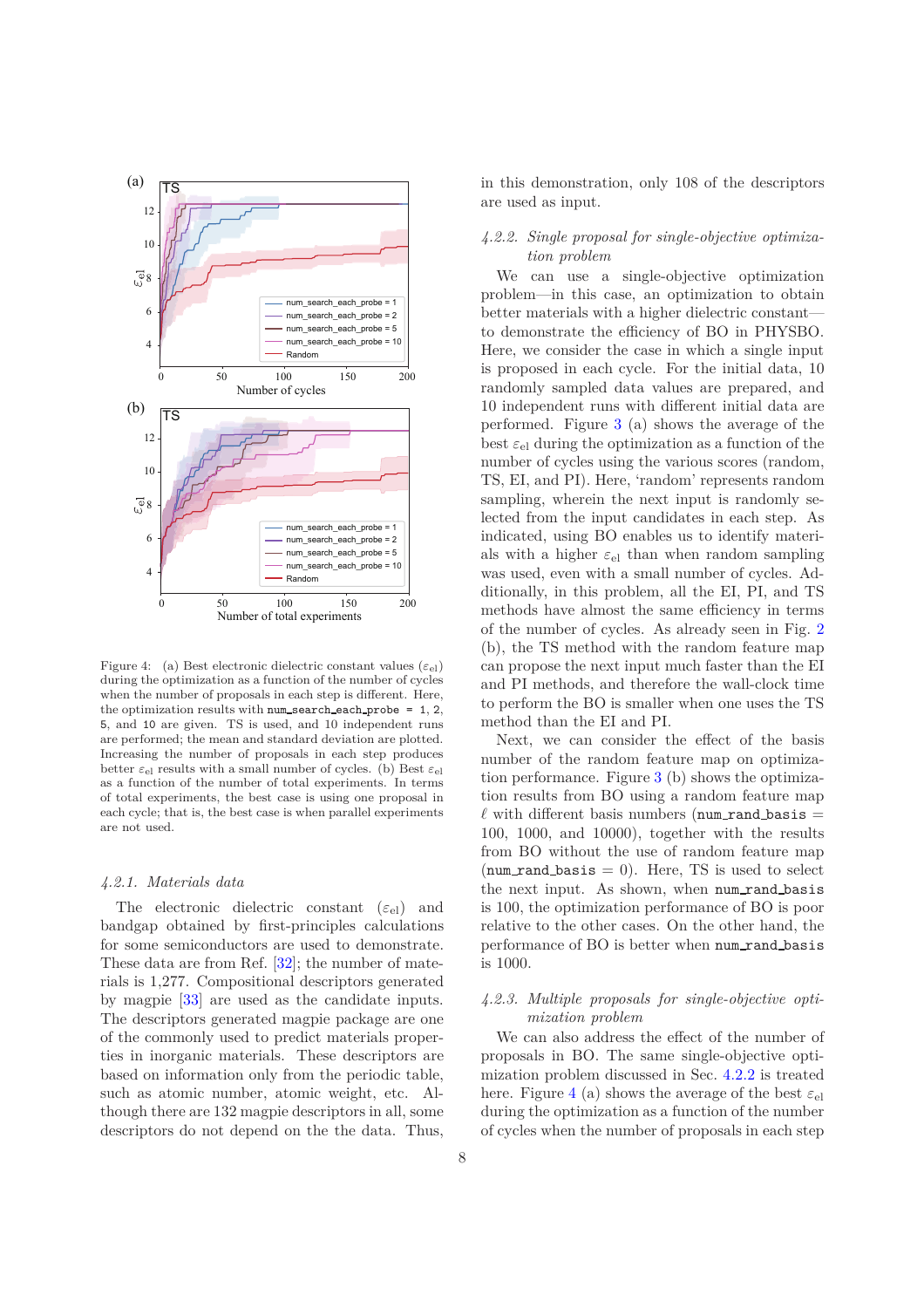

<span id="page-8-0"></span>Figure 5: (a) Number of Pareto solutions found as a function of the number of cycles by PHYSBO with score="TS", "EHVI", and "HVPI" for a multi-objective optimization problem when the target properties are  $E_q$  and  $\varepsilon_{el}$ . The results are compared with random sampling. Ten independent runs are performed; the mean and standard deviation are plotted. (b) Dominated region depending on the method when the number of cycles is 200. Violinplot is drawn using 10 independent runs. (c) Examples of sampling results for TS (left figure) and 'random' (right figure). The orange points are the pareto solutions found; the blue points are other sampling points.

is different (e.g., num search each probe  $= 1, 2,$ 5, and 10). As indicated, by increasing the number of proposals, materials with larger electronic dielectric constant values can be found more quickly. In terms of the number of cycles, *ε*el is slowly growing for the single proposal case among the other BO runs. A similar plot featuring the total number of experiments is shown in Figure [4](#page-7-2) (b). As can be seen here, increasing num search each probe substantially increases the number of experiments necessary to obtain a better material.

To summarize, multiple proposals can reduce the total number of cycles (corresponding to the optimization time), but the total number of experiments/simulations (corresponding to the cost of optimization) is increased. In other words, when it is effective to perform experiments/simulations in parallel, multiple proposals are useful. On the other hand, if the cost of a single experiment/simulation is high, using a single proposal will identify a better input at a lower cost.

#### *4.2.4. Multi-objective optimization problem*

A multi-objective optimization problem in which a search for materials with both a higher bandgap  $E_q$  and higher dielectric constant  $\varepsilon_{el}$  can be used to further establish PHYSBO's efficiency. Figure [5](#page-8-0) (a) shows the number of Pareto solutions found as a function of the number of cycles. For BO, three types of scores for multi-objective optimization (i.e., score="TS", "EHVI", and "HVPI") are tested, and in each cycle, a single proposal is obtained. The results show that BO was able to find many more Pareto solutions than was the case for random sampling.

To evaluate the Pareto solutions, the area of the dominated region is calculated for the results with 200 cycles. Here, the solution space is given as a rectangle  $(E_q/\text{eV}, \varepsilon_{\text{el}}) \in [0, 14] \otimes [0, 8]$ . If the dominated region is large, many better Pareto solutions are obtained. The violinplot for this area using 10 independent runs is shown in Figure [5](#page-8-0) (b). As shown, BO produces a much larger dominant area than random sampling; moreover, TS produces a better Pareto solution in the most stable way. For reference, examples of the sampling results for TS and random sampling are shown in Figure [5](#page-8-0) (c). Here, we have plotted the results of the case where the number of pareto solutions found (orange points) is largest for 10 independent runs. It can be seen that the number of Pareto solutions obtained by TS is larger than in the case of random sampling.

#### *4.3. Model parameter estimation*

BO can be also applied to model parameter estimation [\[12](#page-10-7)]. As an example, we use the estimation of the magnetic interactions of the spin-1*/*2 Heisenberg chain model on 12 sites from a magnetization curve. Three types of magnetic interactions are considered: nearest neighbor  $J_1$ , nextnearest neighbor *J*2, and 3rd-nearest neighbor *J*3. The Hamiltonian is written as

$$
\mathcal{H} = \sum_{i=1}^{12} J_1 \mathbf{S}_i \cdot \mathbf{S}_{i+1} + J_2 \mathbf{S}_i \cdot \mathbf{S}_{i+2} + J_3 \mathbf{S}_i \cdot \mathbf{S}_{i+3}, (13)
$$

where  $S_i$  is the vector of the spin operator at *i*-th site and  $S_i = S_{i+12}$ .

In the model parameter estimation described here, the target magnetization curve

 $\overline{10}$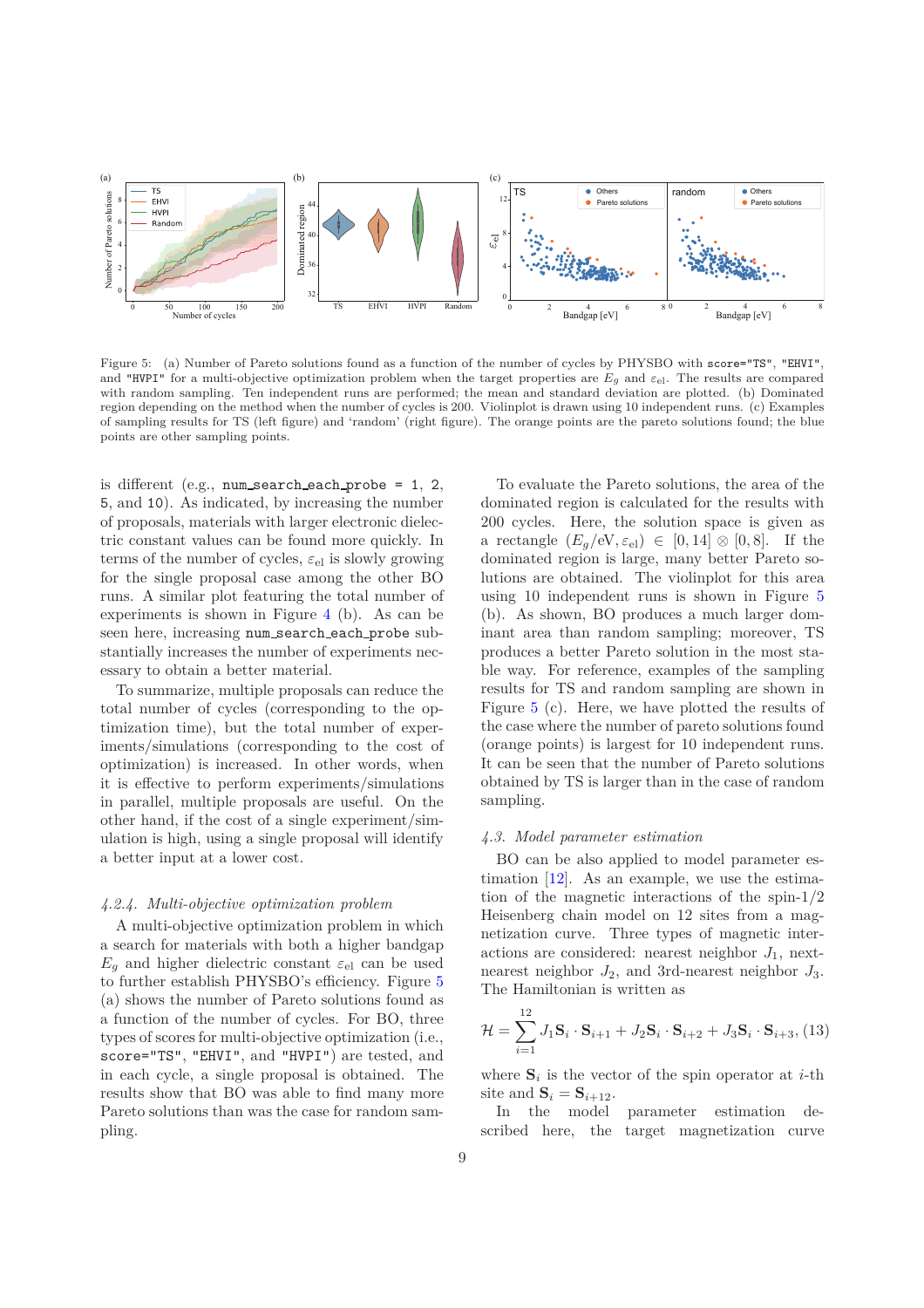${m<sup>target</sup>(h<sub>j</sub>)}_{j=1,...,N<sub>h</sub>}$  is given first. *h<sub>j</sub>* is the magnetic field and *N<sup>h</sup>* is the number of magnetizations with different  $h_j$ . When the interaction values  $(J_1, J_2, J_3)$  are given, the magnetization curve can be calculated by simulation as  ${m(h_j; J_1, J_2, J_3)}_{j=1,...,N_h}$ . Thus, the difference between the target and calculated magnetization curves is given as

$$
\Delta = \sum_{j=1}^{N_h} [m^{\text{target}}(h_j) - m(h_j; J_1, J_2, J_3)]^2.
$$
 (14)

By searching for  $(J_1, J_2, J_3)$  so that  $\Delta$  becomes minimum, we can estimate the model parameters that describe the target magnetization curve. In an actual problem involving model parameter estimation [\[34\]](#page-11-1), the target property to be fitted is mainly the experimental result. Here, however, since the aim is to investigate the efficiency of PHYSBO for model estimation, we set the target magnetization curve as calculated using the Hamiltonian with  $(J_1, J_2, J_3) = (1.0, 0.5, 0.3)$ ; that is, these values are the solution to the model estimation problem. The magnetization curve is calculated by the  $H\Phi$  package [\[35,](#page-11-2) [36\]](#page-11-3), which is a quantum lattice solver using the exact diagonalization method.

To perform BO, the input candidates are prepared in advance. The search space is defined as a grid in which each magnetic interaction is discretized between 0 and 2 in increments of 0.1. The total number of input candidates is  $21^3$  =9,261. Figure [6](#page-9-3) shows the best difference during the optimization as a function of the number of cycles. Note that this is a single-objective optimization problem and that a single proposal is used. In addition, in PHYSBO, the input that yields the largest output is selected as the next input. Thus, it is necessary that a negative difference is given as the output. By using BO, we were able to find better parameters for an effective model than were produced by random sampling, even with a small number of cycles.

## **5. Summary**

PHYSBO is an effective Bayesian optimization package that can reduce computation time by using a random feature map, Thompson sampling, Cholesky decomposition, and parallel computing. The PHYSBO package can treat both single- and multi-objective optimization problems. Importantly, multiple inputs can be suggested at each cycle of the Bayesian optimization. PHYSBO was ap-



<span id="page-9-3"></span>Figure 6: Best difference  $\Delta$  during the optimization as a function of the number of cycles by PHYSBO using score="TS", "EI", and "PI". The results are compared with the results of random sampling. Ten independent runs were performed; the mean and standard deviation are plotted. The inset is an enlarged view.

plied to an illustrative problem involving materials screening and model estimation in order to confirm its effectiveness in the field of materials science and physics. The results indicate that the PHYSBO package will be a valuable tool for solving complex optimization problems in basic science.

## **Acknowledgments**

We wish to thank Fumiyasu Oba, Hidenori Hiramatsu, and Naoki Kawashima for their highly useful discussions. PHYSBO was developed under the support of the "Project for advancement of software usability in materials science" in fiscal year 2020 by the Institute for Solid State Physics, University of Tokyo. This work is partially supported by JSPS KAKENHI Grant No. 20H01850, 20K20522 21H01041, and 21H01008.

## **References**

- <span id="page-9-0"></span>[1] C. E. Rasmussen, C. K. I. Williams, Gaussian Processes for Machine Learning (Adaptive Computation and Machine Learning), The MIT Press, 2005.
- [2] J. Quiñonero-Candela, C. E. Rasmussen, A unifying view of sparse approximate gaussian process regression, Journal of Machine Learning Research 6 (65) (2005) 1939–1959.
- <span id="page-9-1"></span>[3] K. Terayama, M. Sumita, R. Tamura, K. Tsuda, Black-Box Optimization for Automated Discovery, Accounts of Chemical Research 54 (6) (2021) 1334–1346. [doi:10.1021/acs.accounts.0c00713](https://doi.org/10.1021/acs.accounts.0c00713).
- <span id="page-9-2"></span>[4] S. Ju, T. Shiga, L. Feng, Z. Hou, K. Tsuda, J. Shiomi, Designing Nanostructures for Phonon Transport via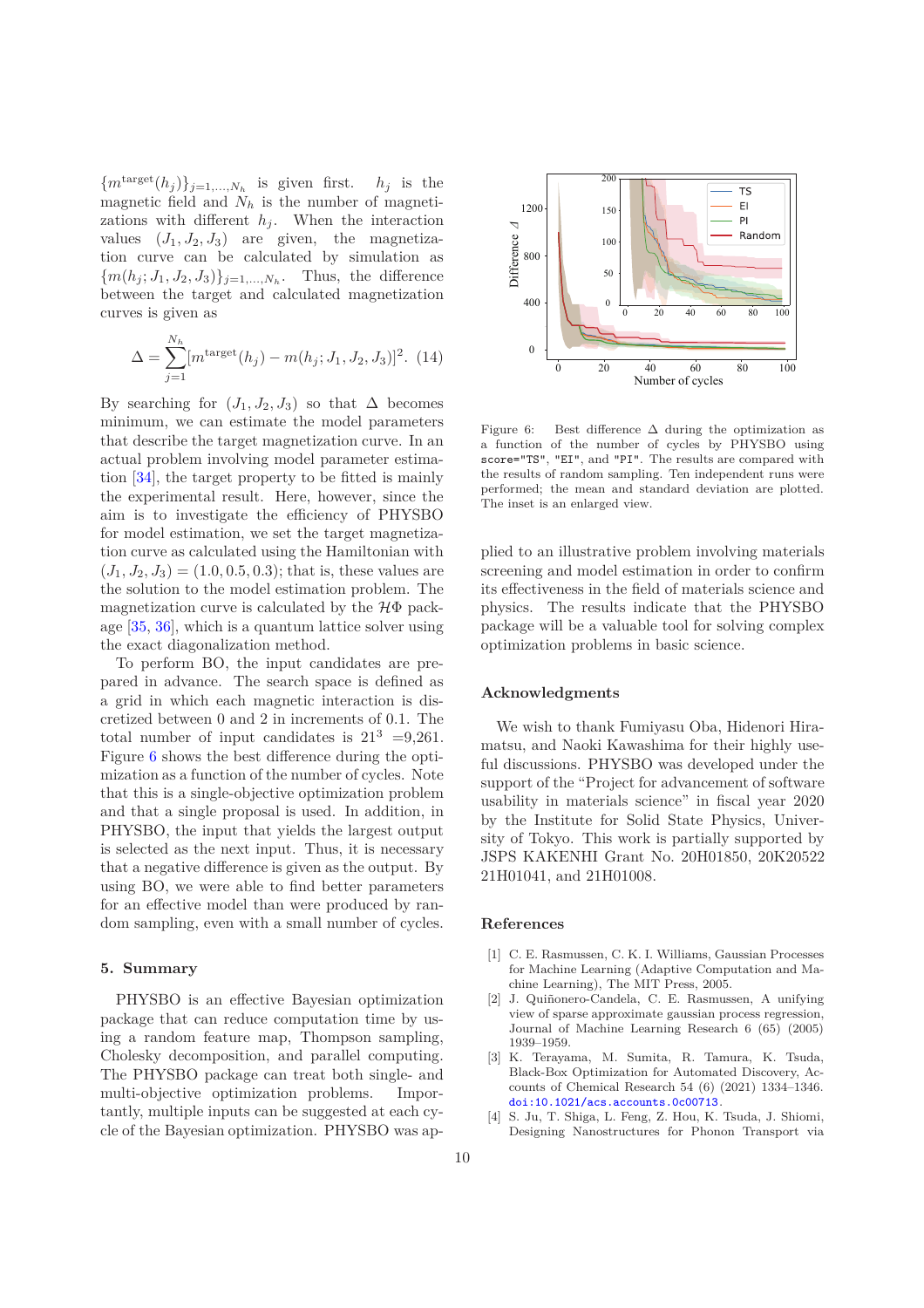Bayesian Optimization, Phys. Rev. X 7 (2017) 021024. [doi:10.1103/PhysRevX.7.021024](https://doi.org/10.1103/PhysRevX.7.021024).

- <span id="page-10-0"></span>[5] K. Homma, Y. Liu, M. Sumita, R. Tamura, N. Fushimi, J. Iwata, K. Tsuda, C. Kaneta, Optimization of a Heterogeneous Ternary Li3PO4– Li3BO3–Li2SO4 Mixture for Li-Ion Conductivity by Machine Learning, The Journal of Physical Chemistry C 124 (24) (2020) 12865–12870. [arXiv:https://doi.org/10.1021/acs.jpcc.9b11654](http://arxiv.org/abs/https://doi.org/10.1021/acs.jpcc.9b11654), [doi:10.1021/acs.jpcc.9b11654](https://doi.org/10.1021/acs.jpcc.9b11654).
- <span id="page-10-1"></span>[6] I. Ohkubo, Z. Hou, J. Lee, T. Aizawa, M. Lippmaa, T. Chikyow, K. Tsuda, T. Mori, Realization of closed-loop optimization of epitaxial titanium nitride thin-film growth via machine learning, Materials Today Physics 16 (2021) 100296. [doi:https://doi.org/10.1016/j.mtphys.2020.100296](https://doi.org/https://doi.org/10.1016/j.mtphys.2020.100296).
- <span id="page-10-2"></span>[7] R. Tamura, T. Osada, K. Minagawa, T. Kohata, M. Hirosawa, K. Tsuda, K. Kawagishi, Machine learning-driven optimization in pow $der$  manufacturing of Ni-Co based loy, Materials & Design 198 (2021) 109290. [doi:https://doi.org/10.1016/j.matdes.2020.109290](https://doi.org/https://doi.org/10.1016/j.matdes.2020.109290).
- <span id="page-10-3"></span>[8] M. M. Noack, K. G. Yager, M. Fukuto, G. S. Doerk, R. Li, J. A. Sethian, A Kriging-Based Approach to Autonomous Experimentation with Applications to X-Ray Scattering, Scientific Reports 9 (1) (2019) 11809. [doi:10.1038/s41598-019-48114-3](https://doi.org/10.1038/s41598-019-48114-3).
- <span id="page-10-4"></span>[9] R. A. Vargas-Hernández, Y. Guan, D. H. Zhang, R. V. Krems, Bayesian optimization for the inverse scattering problem in quantum reaction dynamics, New Journal of Physics 21 (2) (2019) 022001. [doi:10.1088/1367-2630/ab0099](https://doi.org/10.1088/1367-2630/ab0099).
- <span id="page-10-5"></span>[10] T. Yamashita, N. Sato, H. Kino, T. Miyake, K. Tsuda, T. Oguchi, Crystal structure prediction accelerated by Bayesian optimization, Phys. Rev. Materials 2 (2018) 013803. [doi:10.1103/PhysRevMaterials.2.013803](https://doi.org/10.1103/PhysRevMaterials.2.013803).
- <span id="page-10-6"></span>[11] A. Tran, J. Sun, J. M. Furlan, K. V. Pagalthivarthi, R. J. Visintainer, Y. Wang, pBO-2gp-3b: A batch parallel known/unknown constrained bayesian optimization with feasibility classification and its applications in computational fluid dynamics, Computer Methods in Applied Mechanics and Engineering 347 (2019) 827– 852. [doi:10.1016/j.cma.2018.12.033](https://doi.org/10.1016/j.cma.2018.12.033).
- <span id="page-10-7"></span>[12] R. Tamura, K. Hukushima, Bayesian optimization for computationally extensive probability distributions, PLOS ONE 13 (3) (2018) 1–13. [doi:10.1371/journal.pone.0193785](https://doi.org/10.1371/journal.pone.0193785).
- <span id="page-10-8"></span>[13] T. Ueno, T. D. Rhone, Z. Hou, T. Mizoguchi, K. Tsuda, COMBO: An efficient Bayesian optimization library for materials science, Materials Discovery 4 (2016) 18–21. [doi:https://doi.org/10.1016/j.md.2016.04.001](https://doi.org/https://doi.org/10.1016/j.md.2016.04.001).
- <span id="page-10-9"></span>[14] A. Rahimi, B. Recht, Random Features for Large-Scale Kernel Machines, in: Proceedings of the 20th International Conference on Neural Information Processing Systems, NIPS'07, Curran Associates Inc., Red Hook, NY, USA, 2007, pp. 1177–1184.
- <span id="page-10-10"></span>[15] O. Chapelle, L. Li, An Empirical Evaluation of Thompson Sampling, in: J. Shawe-Taylor, R. Zemel, P. Bartlett, F. Pereira, K. Q. Weinberger (Eds.), Advances in Neural Information Processing Systems, Vol. 24, Curran Associates, Inc., 2011.
- <span id="page-10-11"></span>[16] P. E. Gill, G. H. Golub, W. Murray, M. A. Saunders, Methods for modifying matrix factorizations, Math. Comp. 28 (1974) 505–535.
- <span id="page-10-12"></span>[17] H. Tamaki, H. Kita, S. Kobayashi, Multi-objective op-

timization by genetic algorithms: a review (1996) 517– 522[doi:10.1109/ICEC.1996.542653](https://doi.org/10.1109/ICEC.1996.542653).

- [18] A. Konak, D. W. Coit, A. E. Smith, Multi-objective optimization using genetic algorithms: A tutorial, Reliability Engineering & System Safety 91 (9) (2006) 992– 1007, special Issue - Genetic Algorithms and Reliability. [doi:https://doi.org/10.1016/j.ress.2005.11.018](https://doi.org/https://doi.org/10.1016/j.ress.2005.11.018).
- <span id="page-10-13"></span>[19] C. Coello Coello, Evolutionary multi-objective optimization: a historical view of the field, IEEE Computational Intelligence Magazine 1 (1) (2006) 28–36. [doi:10.1109/MCI.2006.1597059](https://doi.org/10.1109/MCI.2006.1597059).
- <span id="page-10-14"></span>[20] A. Rahimi, B. Recht, Random features for large-scale kernel machines, in: J. Platt, D. Koller, Y. Singer, S. Roweis (Eds.), Advances in Neural Information Processing Systems, Vol. 20, Curran Associates, Inc., 2008.
- <span id="page-10-15"></span>[21] D. J. Russo, B. V. Roy, A. Kazerouni, I. Osband, Z. Wen, A tutorial on thompson sampling, Foundations and Trends® in Machine Learning 11 (1) (2018) 1–96. [doi:10.1561/2200000070](https://doi.org/10.1561/2200000070).
- <span id="page-10-16"></span>[22] H. J. Kushner, A new method of locating the maximum point of an arbitrary multipeak curve in the presence of noise, Journal of Basic Engineering 86 (1) (1964) 97– 106. [doi:10.1115/1.3653121](https://doi.org/10.1115/1.3653121).
- <span id="page-10-17"></span>[23] J. Mockus, V. Tiesis, A. Zilinskas, The application of Bayesian methods for seeking the extremum, Towards Global Optimization 2 (117-129) (1978) 2.
- <span id="page-10-18"></span>[24] S. Q. Yahyaa, B. Manderick, Thompson Sampling for Multi-Objective Multi-Armed Bandits Problem, in: ESANN, 2015.
- <span id="page-10-19"></span>[25] I. Couckuyt, D. Deschrijver, T. Dhaene, Fast calculation of multiobjective probability of improvement and expected improvement criteria for Pareto optimization, Journal of Global Optimization 60 (3) (2014) 575–594. [doi:10.1007/s10898-013-0118-2](https://doi.org/10.1007/s10898-013-0118-2).
- <span id="page-10-20"></span>[26] J. Snoek, H. Larochelle, R. P. Adams, Practical Bayesian Optimization of Machine Learning Algorithms, in: Proceedings of the 25th International Conference on Neural Information Processing Systems - Volume 2, NIPS'12, Curran Associates Inc., Red Hook, NY, USA, 2012, pp. 2951–2959.
- <span id="page-10-21"></span>[27] L. Dalcín, R. Paz, M. Storti, MPI for Python, Journal of Parallel and Distributed Computing 65 (9) (2005) 1108–1115. [doi:10.1016/j.jpdc.2005.03.010](https://doi.org/10.1016/j.jpdc.2005.03.010).
- [28] L. Dalcín, R. Paz, M. Storti, J. D'Elía, MPI for Python: Performance improvements and MPI-2 extensions, Journal of Parallel and Distributed Computing 68 (5) (2008) 655–662. [doi:10.1016/j.jpdc.2007.09.005](https://doi.org/10.1016/j.jpdc.2007.09.005).
- [29] L. D. Dalcin, R. R. Paz, P. A. Kler, A. Cosimo, Parallel distributed computing using Python, Advances in Water Resources 34 (9) (2011) 1124–1139. [doi:10.1016/j.advwatres.2011.04.013](https://doi.org/10.1016/j.advwatres.2011.04.013).
- <span id="page-10-22"></span>[30] L. Dalcin, Y.-L. L. Fang, mpi4py: Status Update After 12 Years of Development, Computing in Science & Engineering 23 (4) (2021) 47–54. [doi:10.1109/mcse.2021.3083216](https://doi.org/10.1109/mcse.2021.3083216).
- <span id="page-10-23"></span>[31] N. Srinivas, A. Krause, S. Kakade, M. Seeger, Gaussian process optimization in the bandit setting: No regret and experimental design, in: Proceedings of the 27th International Conference on International Conference on Machine Learning, ICML'10, Omnipress, Madison, WI, USA, 2010, p. 1015–1022.
- <span id="page-10-24"></span>[32] A. Takahashi, Y. Kumagai, J. Miyamoto, Y. Mochizuki, F. Oba, Machine learning models for predicting the dielectric constants of oxides based on high-throughput first-principles calcu-